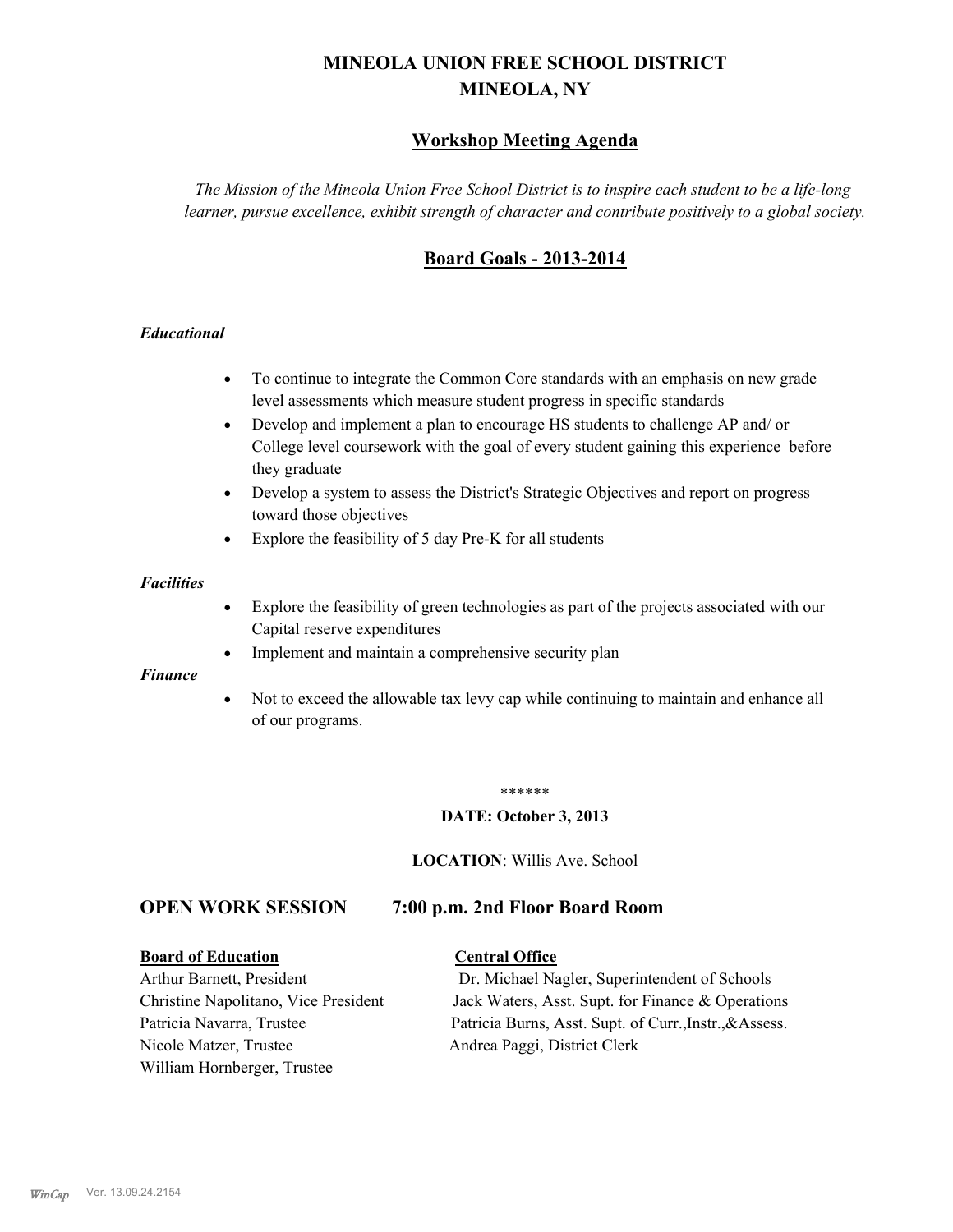**A. Call to Order B. Pledge of Allegiance C. Reading of Mission**

**D. Moment of Silent Meditation**

#### **E. Dais & Visitor Introductions**

**F. High School Student Organization Report**

## **G. BOE Reports**

- **a. Comments from Board Trustees**
- **b. Comments from Board President**
- **c. Comments from Superintendent**

## **H. Old Business**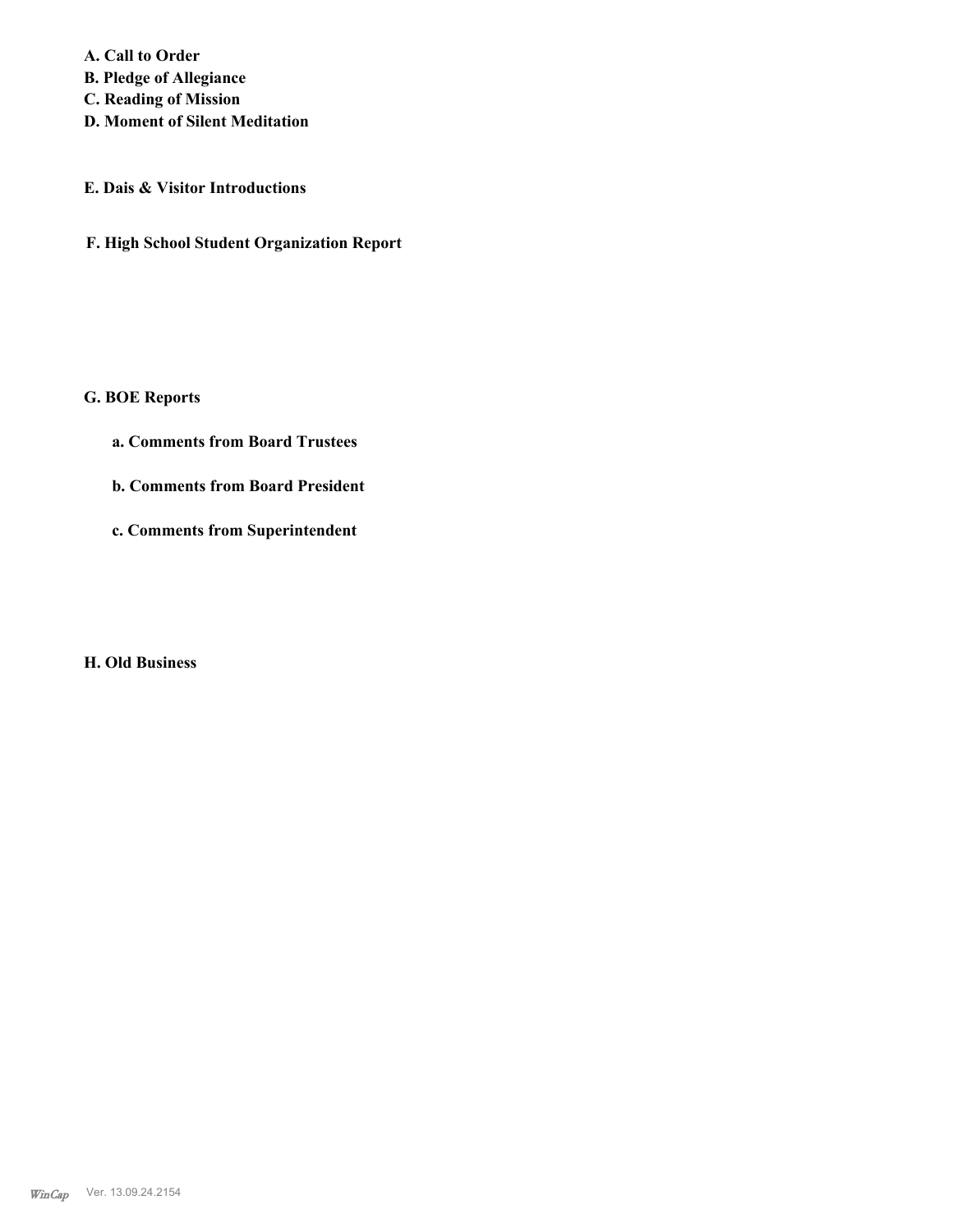#### **I. New Business**

#### **Memorandum of Agreement**

**RESOLUTION #22- BE IT RESOLVED**, that the Board of Education of the Mineola Union Free School District hereby authorizes and approves the memorandum of agreement between the Board of Education and the Association of Mineola School Administrators, dated September 27, 2013; and

**BE IT FURTHER RESOLVED**, that the Board of Education hereby authorizes the Superintendent of Schools to incorporate said memorandum of agreement into the parties' more formal written agreement for the period July 1, 2011 through June 30, 2016.

| <b>Motion:</b><br>Second: |     |
|---------------------------|-----|
| Yes:                      | No: |
|                           |     |
|                           |     |
|                           |     |
|                           |     |
| Passed:                   |     |

#### **J. Consensus Agenda**

**RESOLUTION # 23-BE IT RESOLVED** that the Board of Education approves the consensus agenda items J.1.a. through J.4.a.1., as presented.

| <b>Motion:</b><br>Second: |     |  |
|---------------------------|-----|--|
| Yes:                      | No: |  |
|                           |     |  |
|                           |     |  |
| Passed:                   |     |  |

## 1. **Accepting of Minutes**

That the Board of Education accepts the minutes of August 29, 2013 Workshop Meeting and September 19, 2013 Business Meeting as presented. a.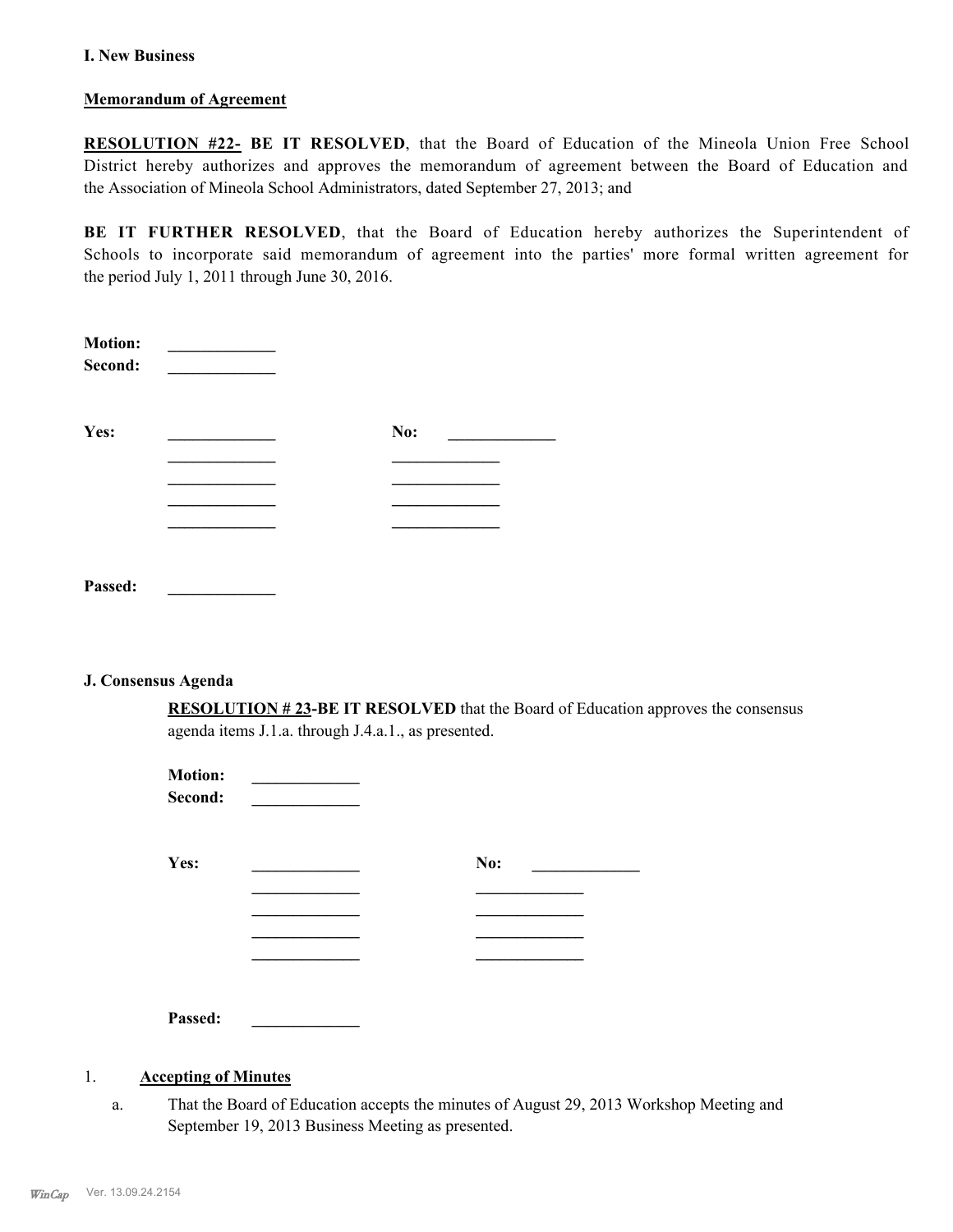### 2. **Instruction**

- a. Appointments Instruction
- That the Board of Education approves the recommendation of the Superintendent to increase the appointment of Heather Hazen, from a .5 Reading Teacher to a .6 Reading Teacher at Mineola High School, effective September 17, 2013 with a salary of .6 of MA+30, Step 9, \$97,059 equaling \$58,235. 1.
- Appointment(S) Sub Teacher per diem b.

The Board of Education accepts the following individual(s) as Per Diem Substitute Teacher(s) for the current school year, at a daily rate of \$100.00 per day; and retirees at a daily rate of \$125.00 per day.:

| <b>EMPLOYEE NAME</b> | EMPLOYEE CERTIFICATION |
|----------------------|------------------------|
| Nicholas A. Tonini   | Physical Ed            |

2. Bruce R. Velazquez Childhood Ed (1-6) & Bilingual Ed Ext

3. Matthew C. Miller Childhood Ed (1-6)

Appointment(s) Club/Stipends c.

> That the Board of Education approves the following Club/stipend recommendations for the current school year:

| <b>POSITION</b>         | EMPLOYEE NAME      | <b>STIPEND</b> |
|-------------------------|--------------------|----------------|
| Art Club Advisor        | Jeanine S. Gallina | \$854.00       |
| Book Club               | Judith Shaughnessy | \$854.00       |
| Student Council Advisor | Jeanine Gallina    | \$1,427.00     |

## 3. **Instruction: Contracted**

a. That the Board of Education approves an agreement between the Mineola UFSD and Maria Dove, consultant to work with the ESL Teachers for the 2013-2014 school year.

## 4. **Civil Service**

- a. Leave(s) of Absence
- That the Board of Education approve a paid Medical Leave of Absence to Patricia Carlo Castaldo, 12 month Bus Driver, effective September 25, 2013 through October 8, 2014, due to surgery. 1.

## **K. Superintendent's Report**

# Superintendent of Schools' Reports for 10/3/13 Presentations:

1. Adelphi Residency Program

## Superintendent Comments